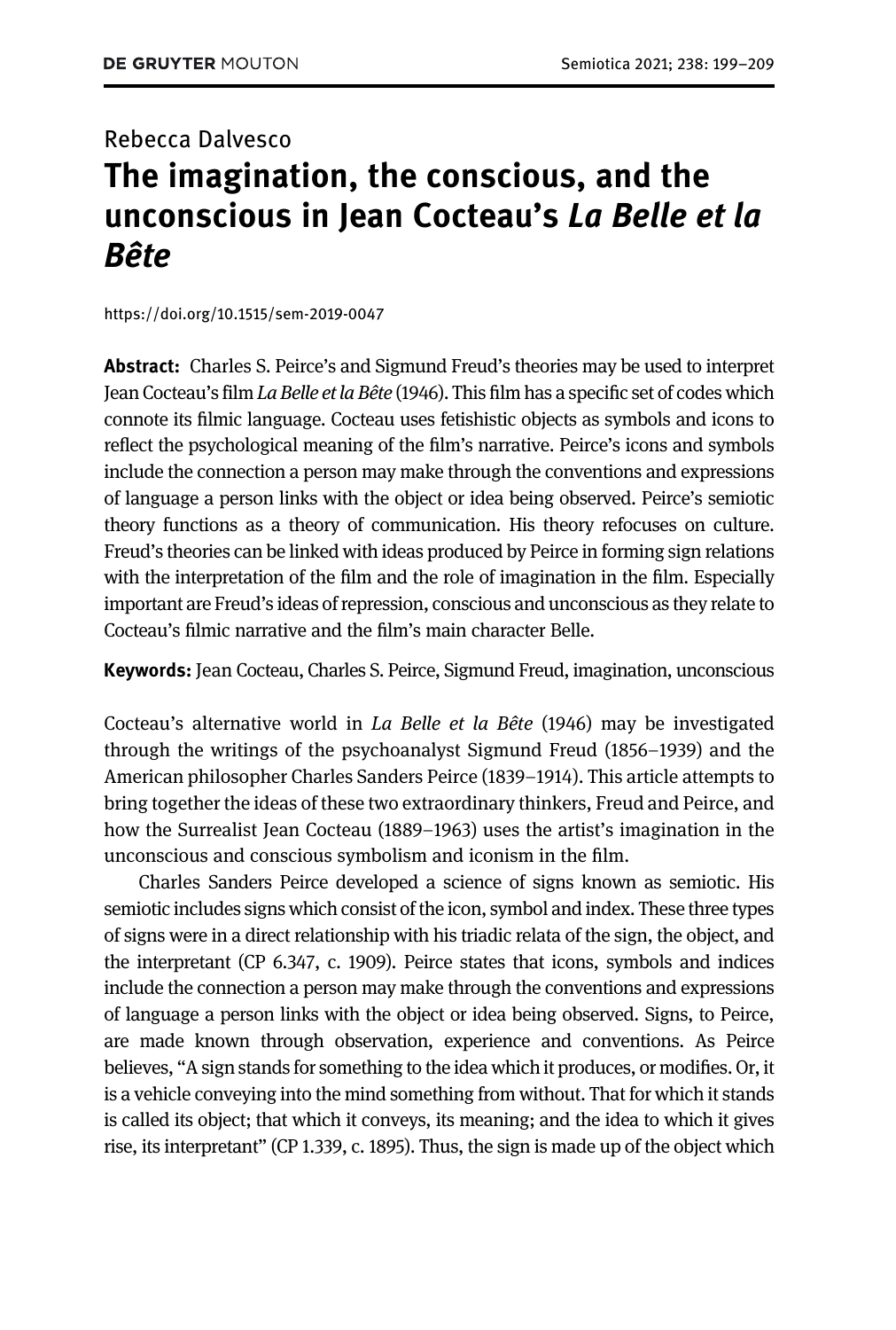the sign stands for and is involved in a mental process that occurs in the interpreter's mind, known as the interpretant, creating meaning. This article will use two of the three signs, the symbol and the icon. The symbol will be discussed first.

According to Peirce:

Symbols grow. They come into being by development out of other signs, particularly from icons, or from mixed signs partaking of the nature of icons and symbols. We think only in signs. These mental signs are of mixed nature; the symbol-parts of them are called concepts. If a man makes a new symbol, it is by thoughts involving concepts. So it is only out of symbols that a new symbol can grow (CP 2.300, c. 1895).

Peirce's symbol concerns meanings and how they change over time. Words such as wealth, bird, give and marriages are considered symbols (CP 2.298, c. 1895). A symbol is the idea that is connected with a word. It does not show us the object nor enact a marriage in front of us but we are to imagine those things and associate a word with them. A symbol functions as a sign denoting an object by alaw, or association of ideas, which causes the symbol to be interpreted according to that which it denotes.

An Icon functions as a sign if it denotes certain similar characteristics and characters of its own whether any such object exists. An icon, therefore is anything, quality, existent individual or law, as long as it is familiar and similar to that object. Peirce (c. 1885, 1933) claims:

I call a sign which stands for something merely because it resembles it, an icon. Icons are so completely substituted for their objects as hardly to be distinguished from them . . . So in contemplating a painting, there is a moment when we lose the consciousness that it is not the thing, the distinction of the real and the copy disappears, and it is for the moment a pure dream – not any particular existence, and yet not general. At that moment we are contemplating an icon (CP 3.362, c. 1885).

Icons are based on similarities that produce a dream-like effect in our mind: we cannot tell, to a certain extent, the real from the copy.

Sigmund Freud was a Viennese physician as well as the founder of psychoanalysis. The Interpretation of Dreams, his seminal work, was published in 1899 and lead to psychoanalysis as the dominate branch of psychology and psychiatry during the twentieth century. Freud's work had a major influence on the art world after The Interpretation of Dreams was published. His ideas were brought forth in the development of Surrealism with such proponents as André Breton who studied medicine and psychiatry [\(Dominiczak 2013:](#page-10-0) 1289).

Freud believes that pyschoanalysis can be understood as the various artist's chance experiences and works and the instinctual impulses the artist shares with the world ([1989 \[1925a\]](#page-10-1): 39). He emphasizes that the principal aspect of psychoanalysis is the division between the unconscious and the conscious mind which makes psychoanalysis possible ([Freud 1989 \[1923\]](#page-10-2): 630).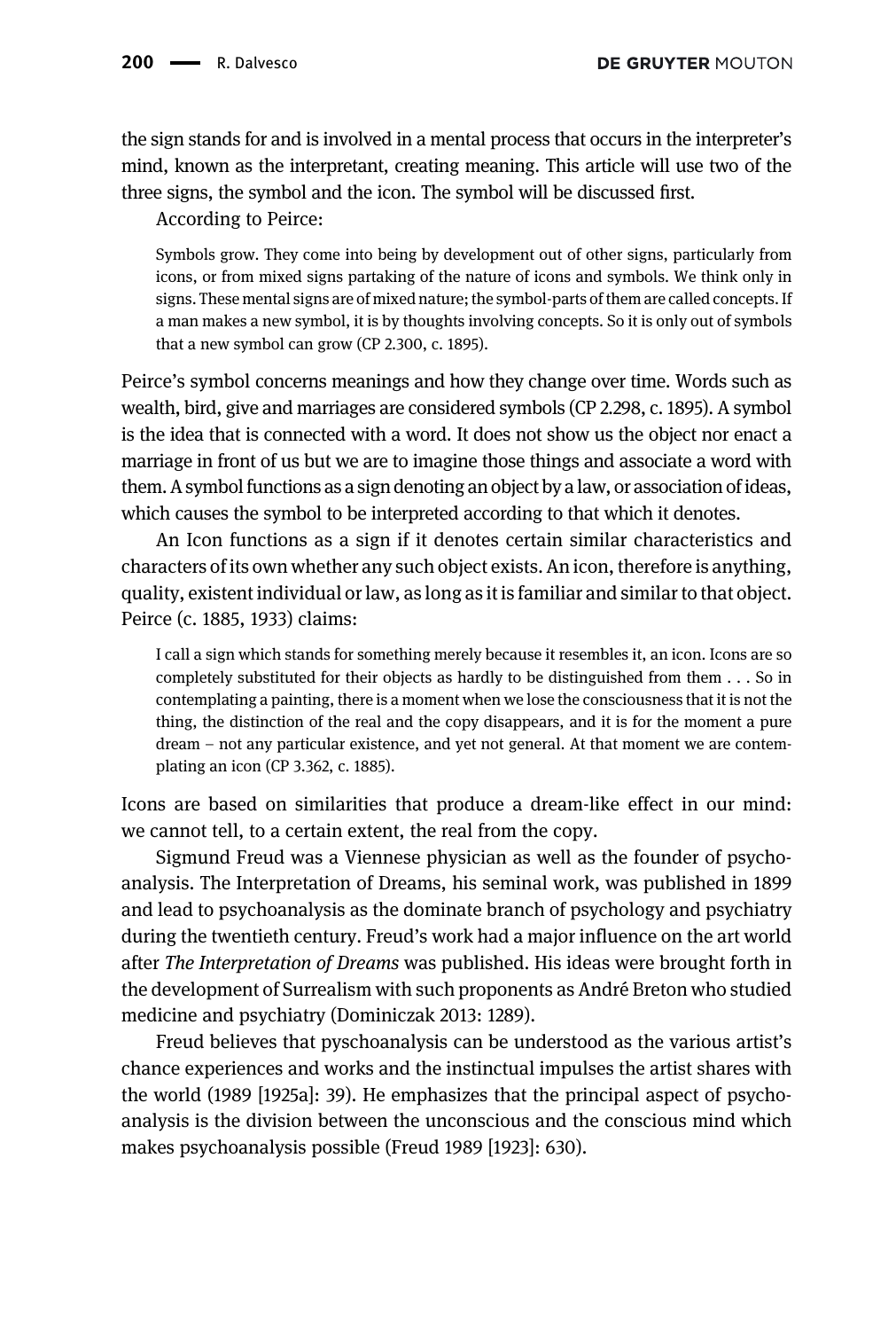The Surrealist's first manifesto was in 1924 and the second in 1929, both focused on the artists' imagination. The author Marek Dominiczak claims: "The Surrealists rejected rationalism and focused their attention on the imagination" (2013: 1289). Freud gave the Surrealists new ways of exploring the imagination and helped artists go from the painterly agenda of realism toward abstraction: a major change in the history of art [\(Dominiczak 2013:](#page-10-0) 1289). Cocteau focuses on the imagination in the film La Belle et la Bête.

The film is also the relationship of the poet's soul and imagination to his conscious and unconscious. Belle is symbolic of the conscious mind of the poet as well as the poet's imagination, and the Beast is symbolic of the unconscious mind of the poet. Peirce notes the following: "An imagination is an affection of consciousness which can be directly compared with a percept in some special feature, and be pronounced to accord or disaccord with it" (CP 2.148, c. 1902). Thus, the imagination is an aspect of the conscious mind.

Cocteau believed that to fully give credibility to the creatures that stem from our imagination they must be authenticated. It is a process of gradual, psychological transformation that the Beast comes to be the only human creature existing in an artificial world ([Amberg 1972:](#page-10-3) v–vi).

Cocteau's objective in the film is to go away from vagueness into a precise thing that relates to Surrealism. Cocteau's agenda for preciseness is based on his notion of 'truthism' [vérisme]. He shows us things instead of telling us with words. They become facts even if these facts are unreal for audiences [\(Amberg 1972](#page-10-3): vi).

Films show things instead of rely on words to get the message across to the audience [\(Amberg 1972:](#page-10-3) vi). It is in this vein that his frequent use of words such as "realistic" or "documentary" rather than "poetic" or "fantastic" relates to this idea of "truth is" [\(Amberg 1972:](#page-10-3) vii). Thus, in the film Cocteau shows us through pictures, with only the smallest amount of words, the meaning of the film.

La Belle et la Bête exemplifies the main character Belle as the imagination and conscious mind of the poet. Also, in the film, the psychology of the unconscious, desire, and sexual awakening are brought forth in Belle's character. The female subjectivity of the film and concept of equality is told through Belle [\(Hayward 1996:](#page-10-4) 43). As the author Hayward notes: "Cocteau's film's main message was radical for the times in which audiences (at least female audiences) appear to have understood at the time better than the critics" (1996: 43).

Belle, lives with her two sisters and brother Ludovic. They live on a farm but pretend that they are wealthy. The character Avenant is attracted to Belle for her Beauty and kindness. The brother has been squandering money and owes a great debt and is notified that he must pay up or go to prison. Meanwhile the father is struggling with debt since his ship has been lost at port. He doesn't even have money to stay at an inn. He goes through a forest in the darkness of night with a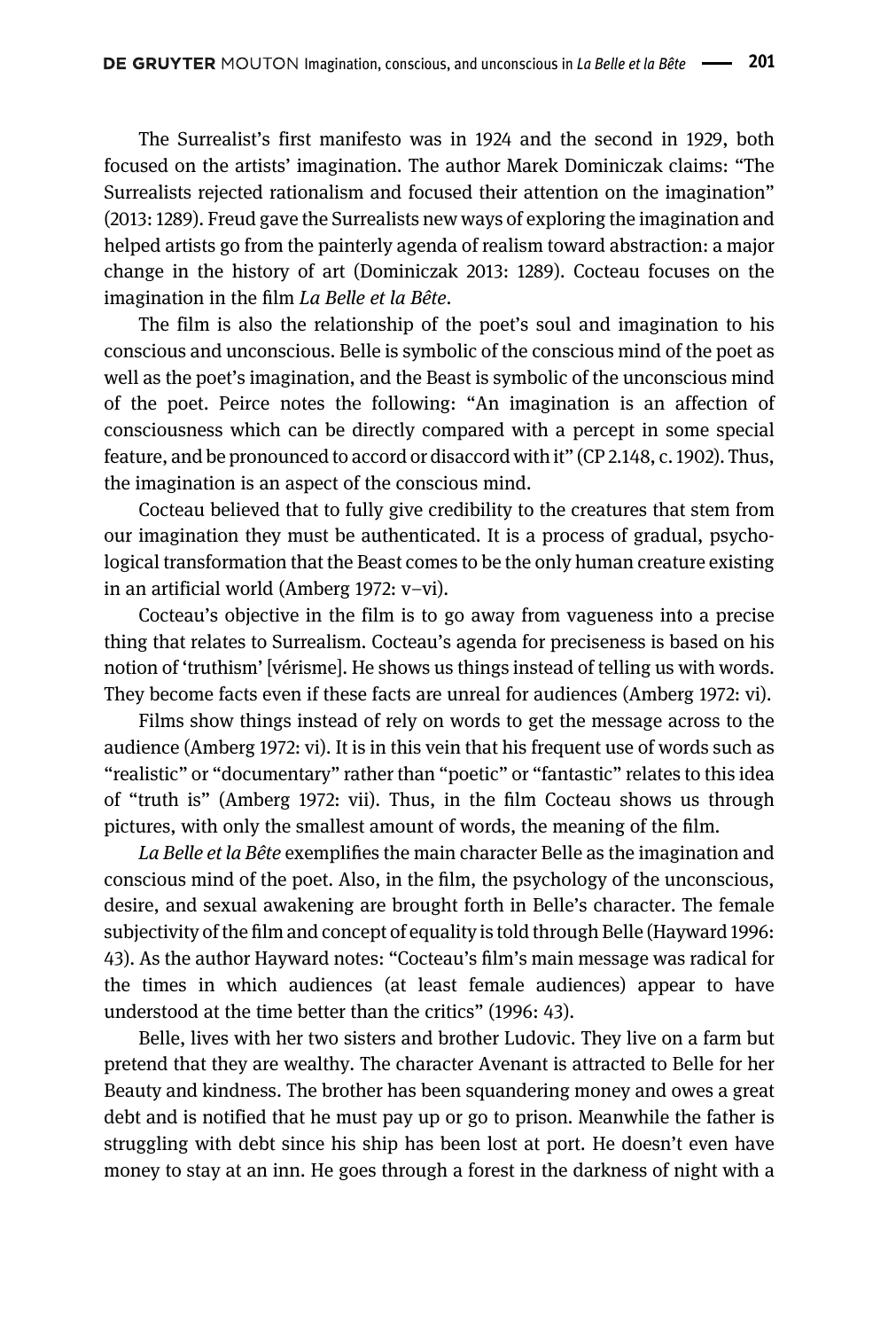storm and comes across a castle. There is a large door with his own shadow looming in front of him. The doors open and he goes in. There are white arms protruding out of the walls with candles that move insinuating the direction he should go.

The clock on the wall chimes, and there is a roaring fire, but no one is there and an abundance of food on the table. He is served his food by an arm coming out of the table. The fire goes out and he awakes and leaves the castle. He sees a rose and picks it for Belle. The Beast announces to the father that his roses are the most dear things to him in the world and that the father must die for his sin unless one of his daughters replaces him to pay his debt.

When the father returns home he tells his daughters his story. Belle wants to replace him but the father insists that she should stay at home. She leaves her home at nightfall and rides the horse, Magnificent, the Beast gave the father to take him home. Once there she enters the castle. A talking door tells her that she has found her room. There is a mirror in the room in which Belle looks into and the mirror states Belle reflect what's in your heart. The fur blanket moves by itself across the bed. She runs outside and downstairs. The Beast comes out of the stable doors and she faints.

Belle is in her room and hears something by her bedroom door. She opens the door and sees the Beast soiled. "What are you doing at my door at this hour?" The Beast asks her forgiveness. Belle states, "Aren't you ashamed, clean yourself up and go to bed." The next day the Beast says to her that he is thirsty. Belle goes to a fountain and places water in her hands for the Beast to drink. The next day Belle begs the Beast that he let her go back home to visit with her father. He let's her go and she puts on the Beast's magic glove and is transported to her father's house. She's with her father. He's states: "So that monster has a soul?" Belle states, "But then I look into his eyes, they are so good." Father says: "You manage to feel sorry for him?" Belle states "Father that monster is good," and her tears turn into diamonds. She tells him not to tell her sisters or they will take the diamonds.

Her brother Ludovic is feeding the chickens. Belle and her father walk out to his destination. The sisters and Avenant are nearby. One sister tells her that the pearl necklace she is wearing is magnificent. She gives it to her sister and it turns into an ugly rope. The father puts them back on Belle and they turn into pearls again. The sisters leave. Belle talks about the Beast's key to his treasure and states that there are invisible hands that wait on her. Later the sisters state that Belle is rich. Avenant and Ludovic want the Beast's treasure and Avenant exclaims that he doesn't believe in magic powers. The sisters stop Belle from going back to the Beast by pretending to cry. "Belle you must not leave us. We realize how much we love you. Stay another week." The sisters steal the key. Belle cries on the bed and soon is waiting on her sisters again.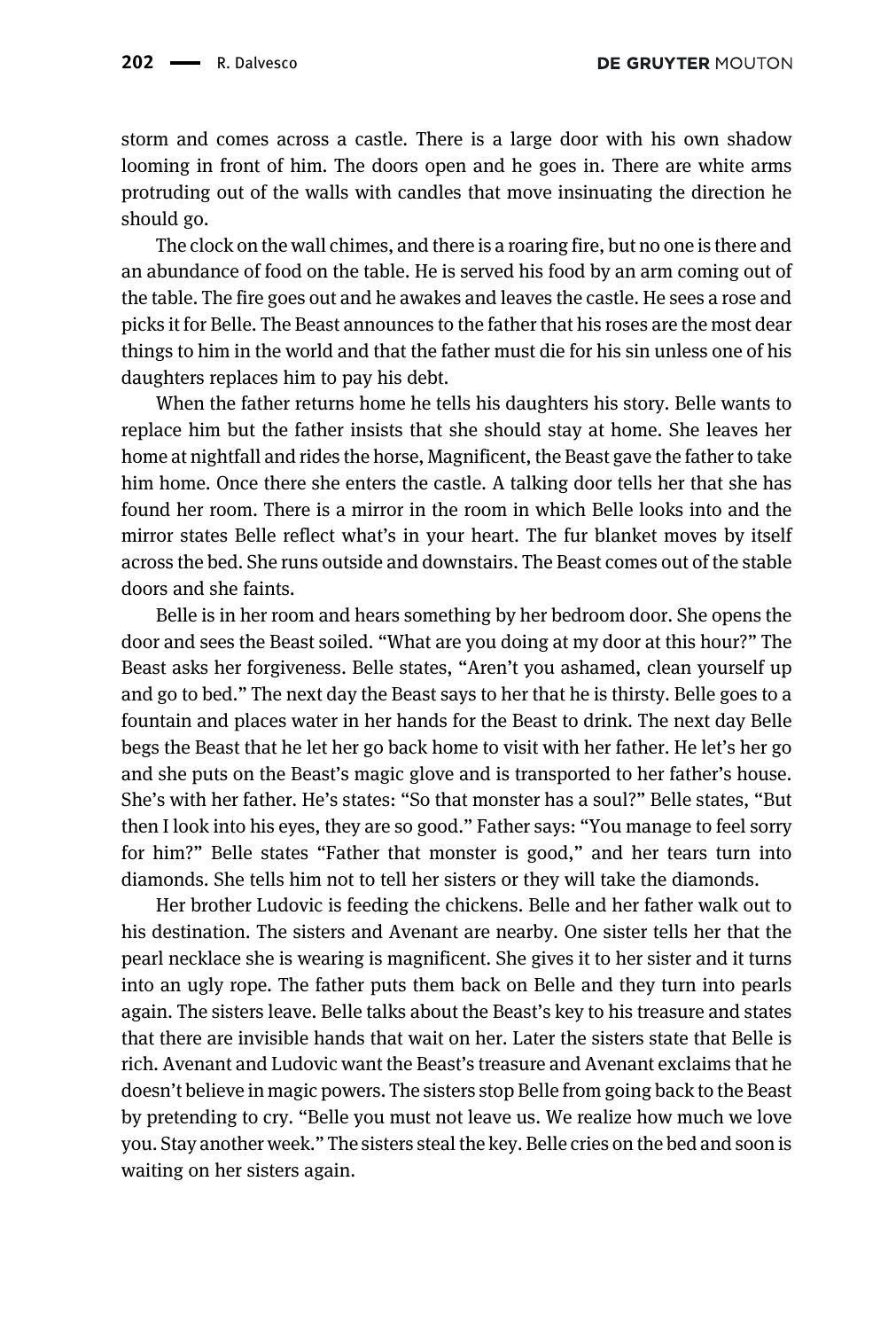The Beast desires Belle and touches Belle's chair where she dines and touches the mirror. He stumbles and grabs her fur blanket and puts it to his face with love and grief.

Avenant and Ludovic get to the Beast's castle on the horse Magnificent which the Beast sends for Belle. Avenant says the secret words and Magnificent goes. The mirror the sisters pick up and one sees herself as an old woman and the other as a monkey. Belle, looking in another mirror sees herself. The sisters throw the magic mirror onto Belle's bed. Belle holds the mirror and places a hand on it, she looks in and sees herself then the Beast crying in anguish and then herself again. She puts the magic glove on and goes to the castle but she can't find the key. She puts the glove back on and is transported back at the castle. The door opens to her room. She runs frantically looking for the Beast but cannot find him. She runs outside: "My Beast, my Beast, my Beast!" The Beast is lying by the water with smoke around him. She finds him. "Forgive me!" She exclaims. "Your glove will revive you. Help me . . . I am the monster you will live. Beast states, "It's too late." Belle, "Don't be a coward, get up and roar!" The Beast whimpers: "If I were a man perhaps I could do as you say. But poor Beasts who . . . to prove their love can only grovel on the ground and die."

Ludovic and Avenant come into the Beast's garden. They can't find the key that they had stolen from Belle. Avenant climbs on top of the Beast's pavilion (Diana's Pavilion) and breaks the glass and Ludovic lowers him inside. The statue of Diana awakens shoots an arrow killing Avenant who turns into the Beast. The Beast is now a prince who looks exactly like Avenant, but is not Avenant. The Beast tells Belle: "I could only be saved by a loving look." He continues: "Love can turn a man into a beast, but love can also turn an ugly man handsome." The Prince asks Belle if she loved the Beast and Belle tells him "yes." They take off to his Kingdom flying in the air.

The rose at the beginning of the film has many meanings. The rose creates a mental effect, a symbol, of the poet's soul. In the beginning of the creation of the poet, is the poetic or poet's soul. The poet's soul lures Belle to his castle through the father's sin of picking a rose for Belle. The rose is also symbolic of Western beauty and of the sexual object, as well as the sexual awakening of the main character Belle. As Freud notes: "'Beauty' and 'attraction' are originally attributes of the sexual object" ([1989 \[1930\]:](#page-10-5) 733). Belle is also symbolic of the beautiful in humankind, while in the film the Beast portrays the ugly in humankind at first glance but on a second reading of the film, has a beautiful soul like Belle.

Freud's analysis of poetic and artistic creation includes the imagination, which was made evident during the painful transition from the pleasure principle, which is symbolic of the the Beast, to the reality principle, which is symbolic of the character, Belle. Freud notes that the artist, or in this case, the poet similar to the neurotic, had withdrawn from an unpleasing reality into the imagination; but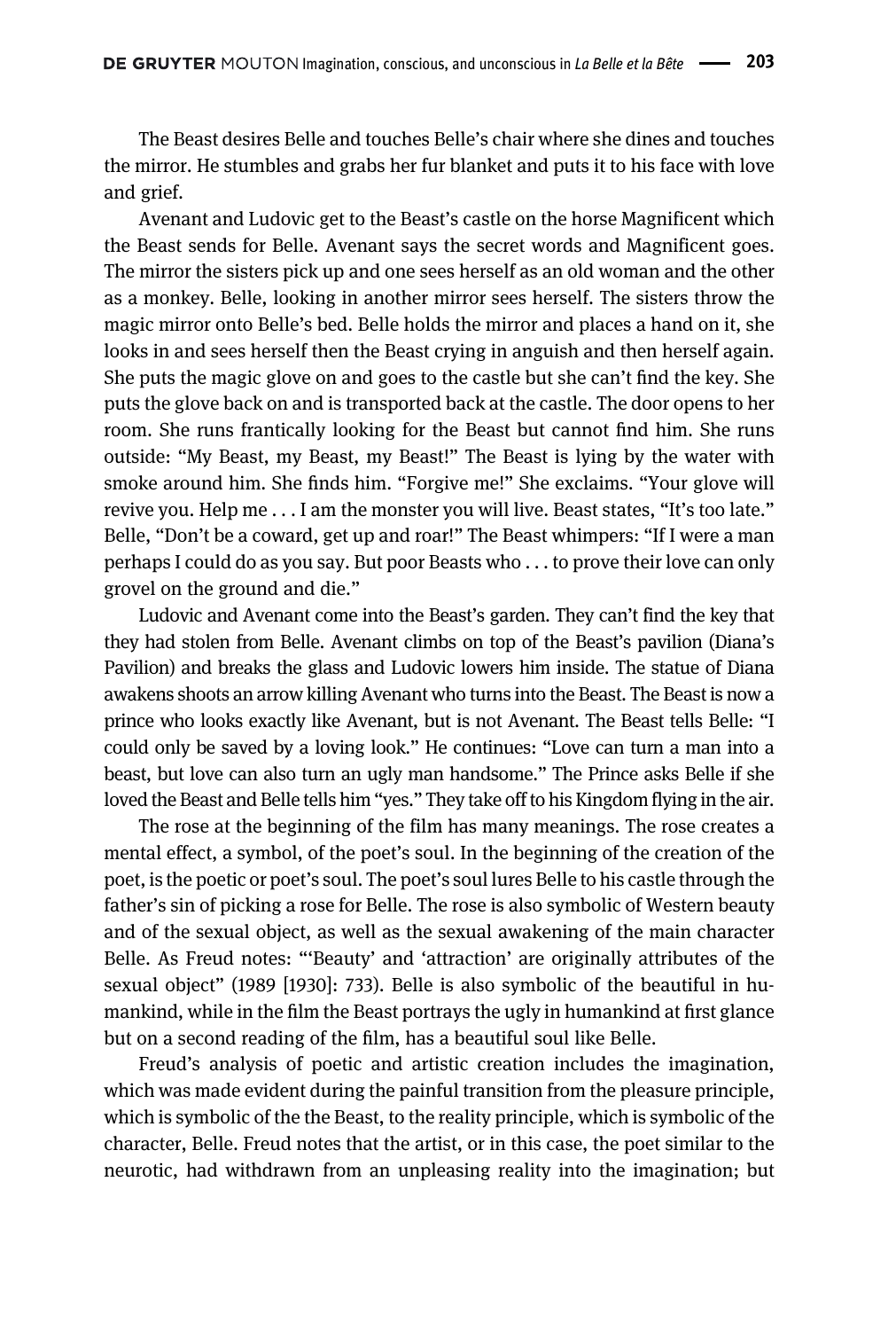unlike the neurotic, the artist could work his way back to reality. His art, in this case, Cocteau's film, is the imaginary satisfactions of unconscious wishes, similar to dreams. However, they were different " . . . from the asocial, narcissistic products of dreaming in that they were calculated to arouse sympathetic interest in other people and were able to evoke and to satisfy the same unconscious wishful impulses in them too. Besides this, they made use of the perceptual pleasure of formal beauty as what I have called an 'incentive bonus'" [\(Freud 1989 \[1925a\]:](#page-10-1) 39). Thus, the Beast arouses the viewer's sympathy in the film and the perceptual pleasure of Belle's beauty is symbolic of the "incentive bonus."

In La Belle et la Bête, is the dream-like quality of the Beast transmuting into the Prince who looks like Avenant. Avenant is the ego of the poet and is part of the unconscious, the Beast. Belle's rejection comes about through the first phase of repression, a primal repression, that is the first phase of repression ". . .which consists in the psychical (ideational) representative of the instinct being denied entrance into the conscious" ([Freud 1989 \[c. 1915\]](#page-10-6): 570). Belle is fixated on rejecting the Beast's marriage proposals, so instinct remains attached to the Beast. The Beast still hunts deer and his hands still smoke. Belle, the consciousness of the poet, denies access to the unconscious of the poet through the act of repression. According to Freud, the ego is part of the unconscious [\(1989](#page-10-2) [\[1923\]](#page-10-2): 629). The ego belongs to the unconscious which is not latent as the preconscious, if it were such it couldn't become activated without becoming conscious. This process of making it conscious encounters great difficulties ([Freud 1989 \[1923\]:](#page-10-2) 631). As Cocteau notes: The marriage between Belle and the Beast " . . . is possible because Avenant, the Beast and the prince are one and the same. Otherwise Belle would run away from the handsome stranger. A great mystery combines the three men who approach her; without it, the film would be merely a crude chapbook" [\(2001 \[1946a\]](#page-10-7): 137). They are one and the same, the Beast, Prince and Avenant. Avenant is the poet's ego as part of the unconscious, the Beast functions as the poet and the unconscious. Cocteau notes: " . . . I am sure that you will see how Belle perceived the eyes of the Beast in Avenant and loved the Beast; and how Prince Charming spoils the excitement, so she will have to start a family and, as the fairy tale says, have lots of children" ([2001 \[c. 1940s\]:](#page-10-8) 143). The symbolic marriage between Belle and the Beast represents the unconscious and the conscious mind uniting with the poet's imagination in order to create children or rather, on the symbolic level, poems.

The eyes of the Beast are like the eyes of the Avenant, they are icons of the poet's vision. The iconic dimension, in La Belle et la Bête, is the dream-like quality of the Beast transmuting into the Prince who looks like Avenant. The eyes of the Beast are like the eyes of the Avenant, they are icons of the poet's vision.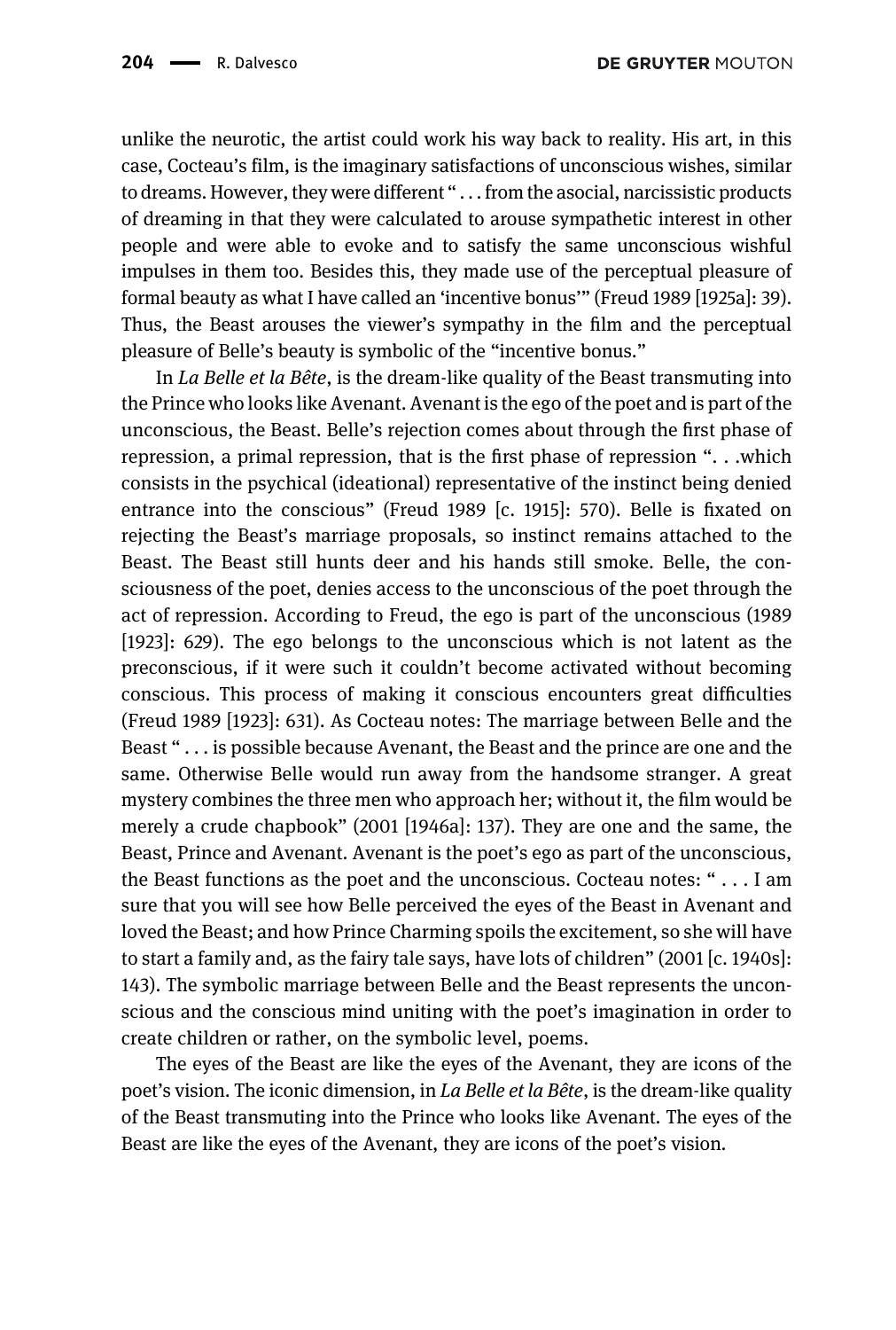Freud notes that it is more than repulsion which operates out of the conscious mind upon what is repressed [\(1989 \[c. 1915\]:](#page-10-6) 570). Belle's constant revulsion of the Beast, her rejection, is symbolic of the conscious rejecting the unconscious instinctual side of human nature. It is important that Belle constantly rejects the Beast's marriage proposals because psychoanalysis teaches us that repression is not in terminating the instinct but preventing it from becoming conscious. The repressed, as Freud believes, is an aspect of the unconscious ([1989 \[1923\]](#page-10-2): 573). The instinct is the combination of fantasy and of "frustrated satisfaction." This connection with repression signifies the main significance of psychoanalysis [\(Freud 1989 \[c. 1915\]](#page-10-6): 570–571).

The act of fantasying, according to Freud, begins in child's play which is later manifested in day-dreaming which is not dependent upon real objects [\(1989](#page-10-9) [\[1925b\]](#page-10-9): 303). The poet's fantasying begins with children's play then daydreaming, thus not relying upon real objects but upon the magical realm of objects. This is exemplified in Cocteau's film. In the beginning of the film the narrator even asks the audience to become like children again.

It is this acting like children that the audience can view Cocteau's film as a dream. There is little verbiage in the film but rather the film represents the poet thinking in pictures, his unconscious. The poet joins consciousness again through verbiage in the film, its narration. Freud believes that when one thinks in pictures it is more in the unconscious processes than is thinking in words [\(1989 \[1923\]](#page-10-2): 633).

In this manner the film La Belle et la Bête functions as both poetry and the poetic. Cocteau states:

So I would distinguish clearly between a film that tries to be poetic, and a film where the poetry is incidental. Moreover, the poetic is not poetry. It is even probably that they are opposites. Poetry is a product of the unconscious. The poetic is conscious. They stand back to back, and a great number of excursions into the poetic contain not the slightest poetry. On the other hand there are realistic ventures which radiate a poetry that batches them in phosphorescent light [\(Cocteau 2001 \[1948\]:](#page-10-10) 38).

Belle is the poetic consciousness and the Beast is poetry, is the unconscious. The film brings the two together through symbolic marriage. Cocteau would proclaim: "But instead of losing all control, as one does in dreams, I celebrate that marriage of the conscious with the unconscious which brings to birth the awesome and delightful monster called poetry" [\(2001 \[1959\]:](#page-10-11) 175). The poet cannot make poetry without the conscious. Psycho-analysis cannot be done without the two existing together. The poetry of humankind is also dying in the film without imagination, without the conscious. Without the conscious mind the poet is only an unbridled, unconscious beast.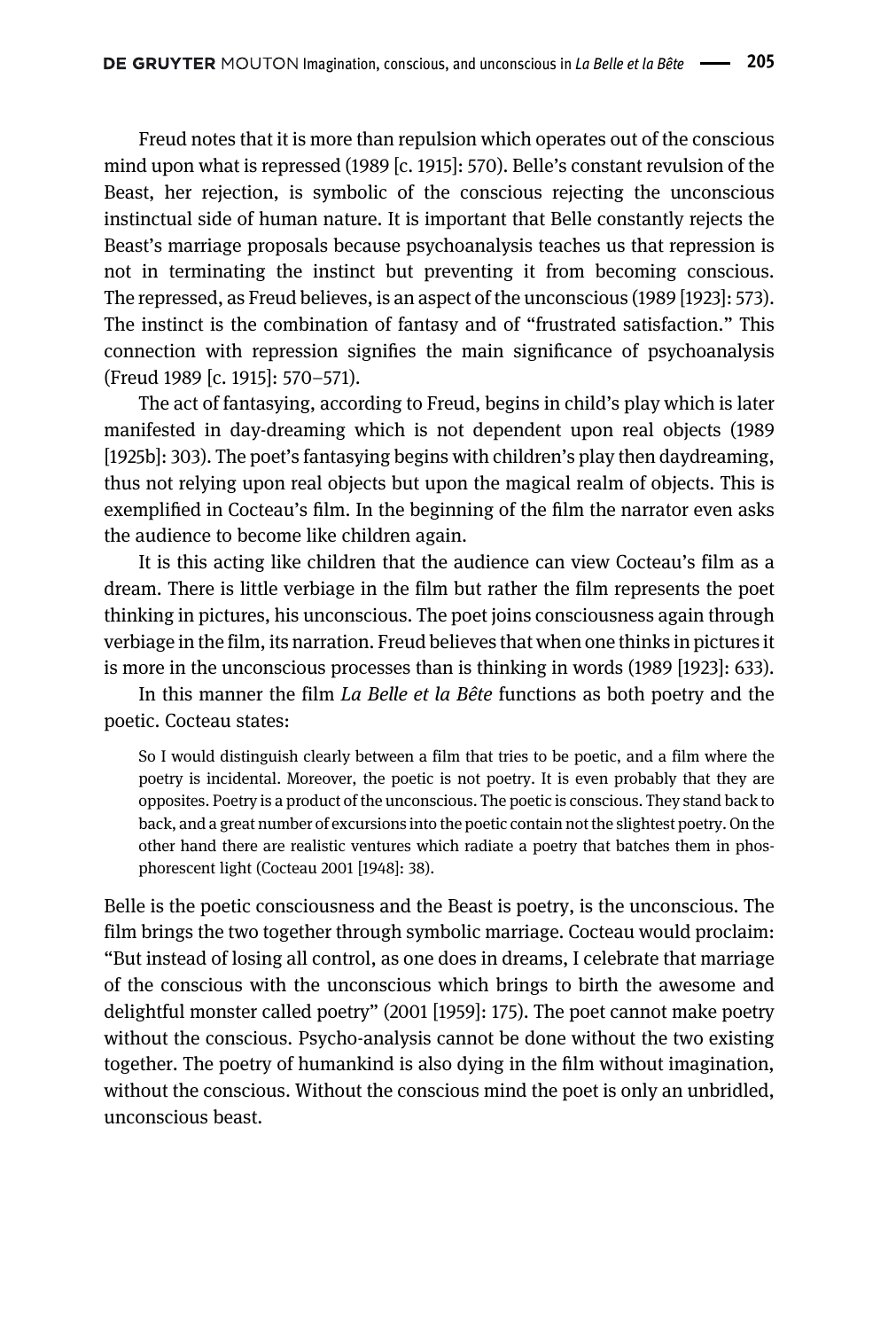## Freud believes:

The division of the psychical into what is conscious and what is unconscious is the fundamental premise of psycho-analysis; and it alone makes it possible or psycho-analysis to understand the pathological processes in mental life, which are as common as they are important, and to find a place for them in the framework of science. To put it once more, in a different way: psycho-analysis cannot situate the essence of the psychical in consciousness, but is obliged to regard consciousness as a quality of the psychical, which may be present in addition to other qualities or may be absent ([1989 \[1923\]:](#page-10-2) 630).

Thus, Belle and the Beast are symbolic of psycho-analysis. They need one another for poetry to exist, through both the unconscious and conscious mind.

In the film, the father states to Belle, "So that monster has a soul?" Freud notes: "It is probably the spiritual part of man, the soul, which in the course of time has so slowly and unwillingly detached itself from the body, that is the object of this elevation and exaltation" [\(1989 \[1927\]](#page-10-12): 695). He believes that there is "a benevolent Providence" that watches over us and is superior to us. He explains the following: "Death itself is not extinction, is not a return to inorganic lifelessness, but the beginning of a new kind of existence which lies on the path of development to something higher" [\(1989 \[1927\]](#page-10-12): 696) The Beast when dying does not die but goes to a higher plane of existence with Belle. Unconsciousness and consciousness brought together bring about the imagination of the poet. Cocteau states this idea of the death instinct in the following: "Poets, to live, must often die, leaving a trail not only of the heart's red blood but of the soul's white, by which they can be traced" (Cocteau quoted from Le Cordon Ombilical c. 1962 in d'[Anger 1999:](#page-10-13) 23). When the beast is dying, he is partly dying without his imagination, his conscious. Poets to create poetry must often die symbolically as the Beast dies and transforms into the Prince uniting the conscious and unconscious.

The death instinct in Surrealism is a negative pleasure given feminine 9attributes which is both ecstasy and the threat of extinction. It is the Surrealist sublime linked with the ideas of traditional beauty, which remains the feminine body. Thus, Surrealism's sublime is beauty. Belle is the traditional beauty in the female body form in the film. She is the Surrealist sublime which causes the Beast's death but also his rebirth. This is exemplified in Beauty leading the Beast from crisis into crisis by denying his access to her through marriage and through his remaining a Beast that hunts his prey connecting him with humankind's instinctual nature.

The Surrealists were interested in the marvelous going back to medievalism through a fascination with magic and alchemy. The Surrealists believed the marvelous was linked with "the reenchantment of a disenchanted world – of a capitalist society that was ruthlessly rational" ([Foster 1995:](#page-10-14) 19). The Beast, the poet, is disenchanted with the capitalist world, and is under a so called curse, magic spell, so Cocteau brings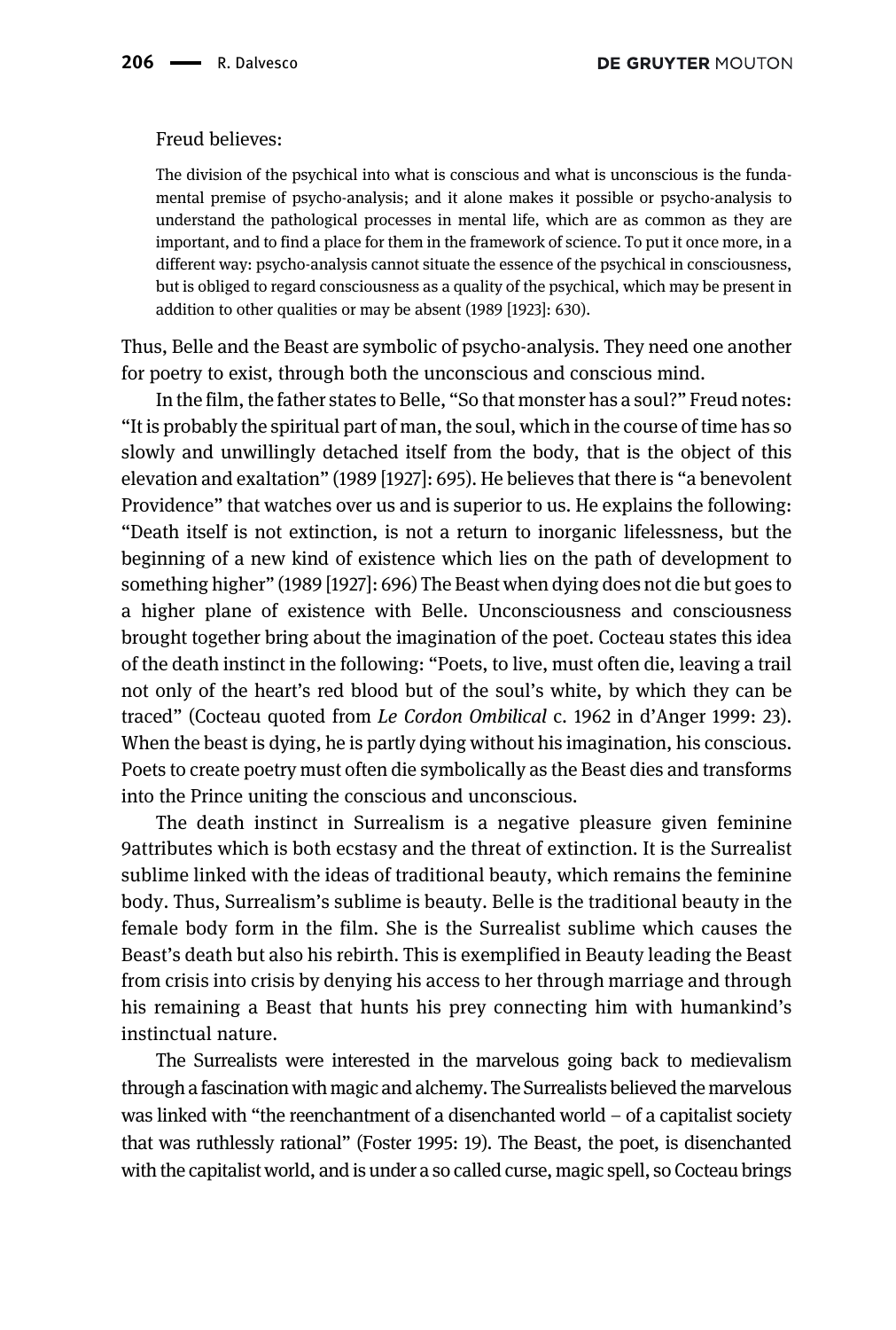about a re-enchantment of a disenchanted world through the symbolism of La Belle et la Bête through the charms in the film.

These magical objects contained within the film act as fetishes that are symbolic of the unconscious. The *Oxford English Dictionary*, the English vocable fetish was directly adopted from the Portuguese substantive feitico ('charm,' Spanish hechizo; both the Latin facticius, "factitious,' meaning 'artificial, skillfully contrived'). The sexual aim in fetishism whether it be normal or perverse, is abandoned and is replaced with a sexual object that fulfills a fetishistic condition [\(1989 \[1905\]:](#page-10-15) 249). The Beast's magic objects fulfill certain fetishistic conditions, the mirror and other objects keep the Beast alive and are the source of his powers. The glove, the mirror, the horse, the key, and Diana's pavilion are the magic objects of the Beast. The mirror is psychoanalytically responsible for seeing people's souls and judging them. It functions as a charm possessing magical powers.

Cocteau states about Beauty that: "Its distinguishing mark is that it judges those who judge it, or imagine that they possess the power to do so. Critics have no hold over it" ([2001: 1946b:](#page-10-16) 43). The mirror in the film acts as a judge of the soul's beauty. Belle's sisters believe they have the power to judge Belle, the conscious imagination. It is the conscious that can judge the sisters, it is beauty, it is Belle. Her sisters look into the magic mirror and see their faults as human beings. One sister is an old woman through her actions, the other a wiry monkey. Both are unflattering objects in western culture.

Cocteau believed his films were like dreams that have a certain absurdity to them in which the audience might not have thought or imagined themselves but that can experience them in their movie seats like they can experience the dreams they have in their beds ([2001 \[1949\]](#page-10-17): 40).

Peirce states the following: "A dream, as far as its own content goes, is exactly like an actual experience" (CP 5.217, c. 1893). He continues: "Besides, even when we wake up, we do not find that the dream differed from reality, except by certain marks, darkness and fragmentariness. Not unfrequently a dream is so vivid that the memory of it is mistaken for the memory of an actual occurrence" (CP 5.217, c. 1893). Dreams are like reality, they are not determined by some previous cognition, the dream is much like the waking world except for some fragmentariness which determines that it is a dream. An example of this is when Belle is transported by the Beast's magic glove and her speaking certain words for Magnificent to go in a certain direction. It is the magical quality of the film and the characters' actions along with the fetishistic objects that produce this dream-like quality of the film.

Dreams are like reality, they are not determined by some previous cognition, the dream is much like the waking world except for some fragmentariness which determines that it is a dream. An example of this is when Belle is transported by the Beast's magic glove and her speaking certain words for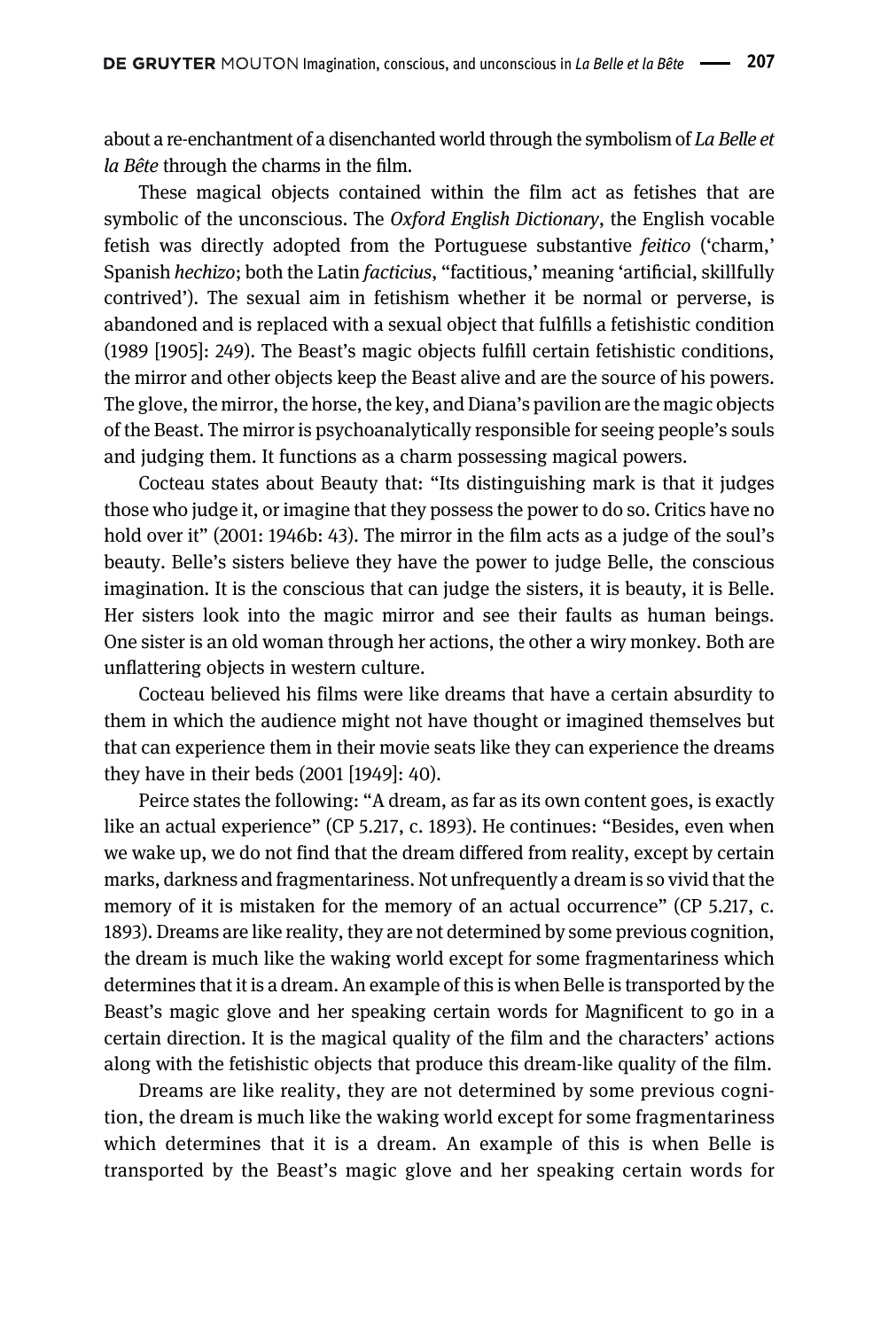Magnificent to go in a certain direction. It is the magical quality of the film and the characters' actions along with the fetishistic objects that produce this dream-like quality of the film.

A dream is similar to reality, and the dream does not depend upon anyone's thoughts about what was dreamt. The real are the characters being independent of what anyone thinks them to be. The film is like a dream in that it does not matter what others think was dreamt but exists from the poets' imagination, consciousness, and thus becoming a part of reality. Peirce thus defines the real as the characters being independent of what anyone thinks them to be (CP 5.217, c. 1893). The film is like a dream in that it does not matter what others think was dreamt but exists from the poets' imagination, consciousness, and thus becoming a part of reality.

Cocteau states about dreams and film the following: "A film is not the telling of a dream, but a dream in which we all participate together through a kind of hypnosis, and the slightest breakdown in the mechanics of the dream awakens the dreamer, who loses interest in a sleep that is no longer his own" ([2001 \[1949\]](#page-10-17): 40). It is not the process of a dream but the actual dream. If the viewer awakens from the dream – if the film does not convince the viewer of the dream, then it fails. Cocteau thus believes that humankind can create a world superimposed on the visible one – making an invisible world, visible.

It is the realm of the invisible, the poet's creative mind which is made visible through the medium of film. In Surrealism, as in dreams, there is no distinction between the real and the unreal [\(Foster 1995](#page-10-14): 7). In the film it is the workings of the creative mind of Cocteau along with Peirce's symbolism and icons that create the surrealism of the film. Film also contains the element of time, Peirce believes, " $\dots$ the present can contain no time" (CP 1.38, c. 1890). Film in its very nature deals with the fourth dimension which is time. And the present in the film contains no time because the audience is concerned with the present state of things as given to them by the artist Cocteau. Cocteau notes: "Man is a prisoner between three walls and it is on the invisible fourth that he tries to inscribe his loves, calculations and dreams" [\(2001 \[1956\]](#page-10-18): 61).

Film is a combination of ideas that stem from the unconscious mind – using pictures – alongside words stemming from the conscious mind. La Belle et la Bête functions as a historical romance in which the aspect of make believe events in Cocteau's film act as reality for the viewer who is enabled to become the dreamer of the dream alongside the artist. As Peirce notes: "A historical romance connects itself, more or less definitely, with real time; but that is because it 'makes believe' they [the imaginary events] are real events" (CP 1.492, c. 1896). La Belle et la Bête functions as a historical romance in which the aspect of make believe events in Cocteau's film act as reality for the viewer who is enabled to become the dreamer of the dream alongside the artist.